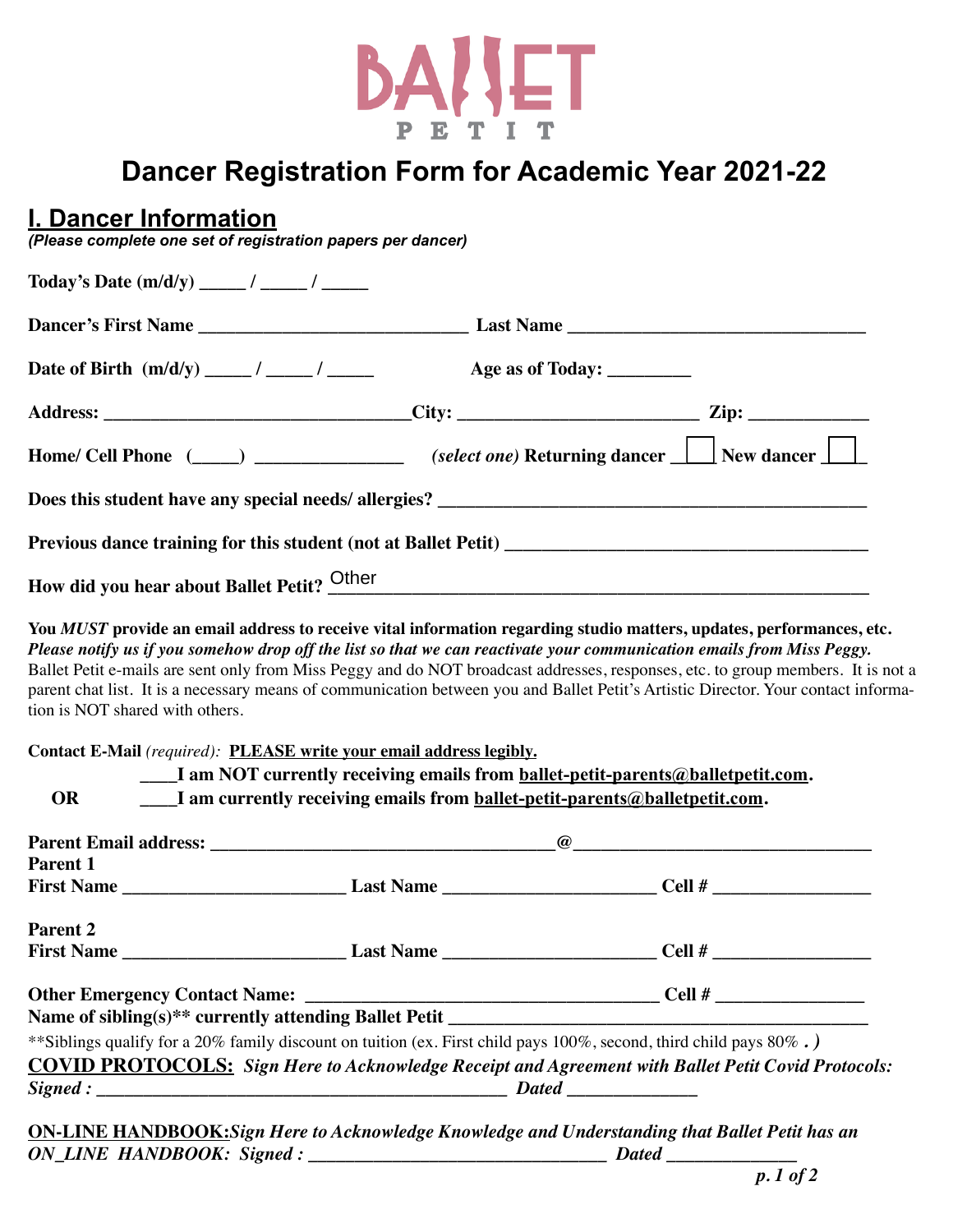# **Ballet Petit Basic Information Overview Academic Year 2021-22**

*NOTE THAT THESE DO NOT INCLUDE ADJUSTMENTS MADE FOR COVID. THERE IS A SEPARATE COVID AGREEMENT THAT WILL SHIFT AS COVID NEEDS SHIFT. UPDATES WILL BE EMAILED TO THE BP PARENT EMAIL GROUP. NOTE: COVID PROTOCOLS, ETC. SUPERCEDE REGULAR BALLET PETIT POLICIES.*

**A. Please visit our website for further details and additional information at [www.balletpetit.com](http://www.balletpetit.com)** Many factors have led to the specific procedures that govern Ballet Petit. Years of experience and a professional approach to our school have driven our published procedures and rules stated here and on our website. As a dancer or as a parent of a dancer, it is your responsibility to know and follow the rules and procedures set forth; they are not optional. Failure of the dancer or parents/family to follow these rules may result in the dancer's dismissal from the school.

**B. Registration, Scheduling, and Productions:** Many decisions are made and costs are triggered as each dancer registers and is placed on a class roster. Once a schedule and payment are submitted by parents, a \$15 change fee applies when making other changes to the registration, such as class additions, changes, or deletions, etc. This includes dancers who register as non-performing and change to performing because the participation coding changes on the roster. Class schedules initially set the framework for performance casting, so it is important to keep your schedule until after the performance. Your space in class is guaranteed only after accurate and complete registration paperwork and all fees have been submitted. Please remember that ONLY staff can determine class levels and promote dancers. You may ask your dancer's most recent or current teacher if you should anticipate a promotion.

**C. Payment of Fees:** It is your responsibility to pay fees by deadlines. All payments can be made by mail to: Ballet Petit, 2501 Industrial Parkway West, Hayward, CA 94545, or may be dropped in the locked box in Studio A. Fall Session registration opens in early August. Payments are due with registration (#1 of 2) 8/15-9/15 and (#2 of 2) by 10/15. Winter/Spring Session registration opens by early December. Payments are due with registration (#1 of 3)  $12/1-1/15$ , (#2 of 3)  $2/15$ , and (#3 of 3)  $4/15$ . All fees, including production and fees, are non-refundable and non-transferable once paid. There is a Late Fee of \$15.00 assessed on late payments made after deadlines. Missed classes may be made up, but only within the same session as the absence. All dancers pay an annual registration fee with Fall Session registration. New dancers pay the fee upon entrance to the school for the remainder of that school year. BP Parent Collective Effort deposits are destroyed following verification of hours, post production. Parents may OPT OUT by not joining the BP Parent Collective Effort and will have their BPPCEP deposits processed. either when they OPT OUT or do not submit completed hours by the deadline.

**D. Observation/Waiting Areas:** We are a classical ballet school, so please keep the waiting areas calm. We welcome all visitors who are able to maintain the ambiance of the school. A classical ballet school is a focused environment where dancers work, rest, wait, study, eat, and even socialize, but quietly. The atmosphere in the building is critical for dancers to maintain focus. Parents are encouraged to watch classes or relax quietly in the various parent-approved waiting areas. Siblings are welcome as long as they can be quiet while here. Noisy behavior, games, balls, and toys, etc. are not permitted in the school as they disrupt the environment for the dancers. Our facility has a special Noisy Sibling Room for adults to take their infants and children when they are unable to wait quietly in the studio. Do not use cell phones in the hallways or observation / common areas. Please take your phone calls outside, or go to your car to make and take calls.

**E. Appropriate Ballet Dress Code and Protocols:** Dancers must ALWAYS dress in street clothes and shoes before they arrive at and leave the building. Dancers never come and go in just their ballet attire, at any age. Their ballet clothes may not be visible outdoors until they arrive inside the school. By ballet standards, not covering up is considered inappropriate, and it is not safe. Dancers are to arrive in time to change for their classes *in the dressing room*. We have provided both a Mommy and Me and a separate Daddy and Me dressing room for beginning level dancers under the age of 13. Our youngest dancers through Beginning 4 female dancers not needing dressing assistance are to use the Mommy and Me dressing room. Intermediate, Advanced level, and female dancers 13 years and older are the only ones who may use the dressing room located near Studio D. Male students have a dressing room near Studio A. Younger dancers may leave their clothes in the cubbies in the dressing rooms. Dancers are encouraged to bring all valuables and their dance bags into the studio once they have used the dressing room to change.

**Dress Code:** Female dancers are to wear a black leotard, ballet pink tights, and black or pink, leather or canvas, ballet slippers for all classes. Only Ballet Petit logo wear or appropriate solid pink, black, gray, or white items may be worn as warm ups. Dancers are to remove warm ups after plies. Skirts, etc. may be worn in centre at the discretion of the teacher. Male dancers are to wear a white t-shirt with black leggings, tights, or shorts, black or white socks, and black or white ballet shoes. Dancers who forget ballet shoes or clothes are not permitted to take class, but are required to observe from inside the studio. *Dancers may wear other color leotards and other colored tee shirts the last class of each month*. **Hair Code:** Young dancers to Beginning 2 are encouraged to have their hair in a bun for class. If that presents a challenge, a ponytail, or hair tied back from the face will suffice. Dancers in Beginning 3 and above are required to wear their hair in a balletstyle bun for all classes and rehearsals. A ballet bun consists of a neat ponytail, twisting of the ponytail as it rounds into a neatly pinned bun covered with a hair net or chignon. Dancers should carry hair supplies in their dance bags as a part of their necessities. In some cases, a clip with a chignon to stuff the hair into makes a reasonable substitute for some hairstyles. All dancers are required to have buns for performances, so they should practice styling their own hair into a bun as soon as possible. Dancers are to enter the studios in ballet attire, not their street clothes. Shoes that have been worn outdoors are never be worn on the dance floors.

**F. Internet and Photography:** [www.balletpetit.com](http://www.balletpetit.com) is a wonderful site full of information, pictures, videos, and other items of interest to Ballet Petit dancers, families, and fans. Parents should expect that we post images that may include their children and understand that we use photos and videos from classes, rehearsals, and performances on our web site and in various publications. You may also find us on Facebook and Instagram under Ballet Petit, Inc. NOTE: Parents may NOT post Ballet Petit photos from rehearsals, classes, or performances, or any other Ballet Petit events on public sites without password protection unless those images only show their own child(ren). **p 2 of 2**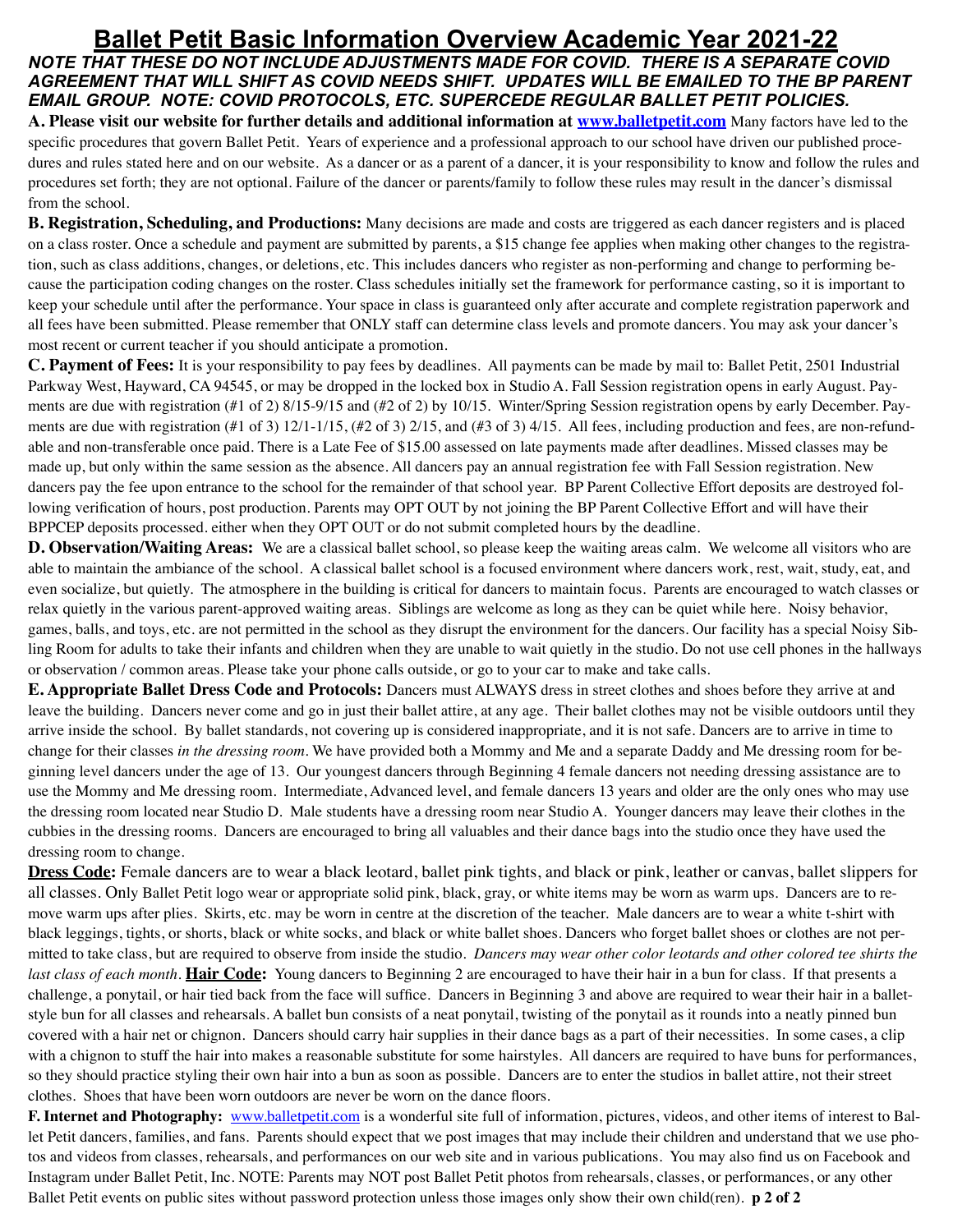## **Covid - 19 Addendum to Ballet Petit's Usual Policies and Procedures (as of 7/27/2021)**

At the time this is being written, these are the current, additional policies and procedures that need to be followed. As time goes on, there will likely be adjustments, additions, deletions, etc., as local Health Department guidelines and other events occur. In the meantime, we encourage everyone who is eligible to be vaccinated for Covid-19. At this time, the majority of our eligible dancers are vaccinated. Our entire staff is fully vaccinated.

Ballet Petit reopened for Summer Session and In Person classes on July 6, 2021 after a 16 month closure. In addition to Summer Session, we also hosted the Oakland Ballet Company Summer Dance Intensive for 2 weeks in July 2021. During that time, we were able to evaluate our Covid protocols and make adjustments, as needed.

We understand that many are very tired of Covid restrictions, but until we are all the way through this, we must stick together and follow CDC Guidelines, etc. We are still learning about Covid-19 and will need to make adjustments as we go along. Covid - 19 is also changing itself from time to time. Everyone needs to cooperate. By entering Ballet Petit, you are agreeing to follow our protocols, etc. at all times.

How dancers and their families come and go at Ballet Petit has been changed to reduce community spread, allow for social distancing, provide safety for our dancers and families. Everyone is expected to comply with all procedures. Dancers and others not complying will be warned, educated, and then removed from our program if those measures do not demonstrate compliance moving forward. We understand there is still a lot we don't know, and opinions vary. However, in our common space at Ballet Petit, the only way we can be safely open on site is with 100% compliance to the current guidelines. It has been long and tragic year. Opening on-site is an important step that we have taken with care and caution. We would like to keep it that way and move forward.

Anyone who appears to be experiencing Covid-19 symptoms is to stay home. Everyone who enters our space at Ballet Petit must be free of Covid-19 symptoms. If a dancer becomes ill while at Ballet Petit, the dancer will be isolated and the parent will be called. Parents must come immediately to pick up their ill child, or send a representative to do so.

Everyone entering the building must wear a mask over their nose and mouth for the entire time inside. Only necessary/ essential people should enter Ballet Petit during these restrictive times.

### **For now, only ONE parent/adult will be permitted to observe classes and accompany the dancer until all Covid restrictions are lifted, such as social distancing, etc..If additional adult family members wish to observe, they may rotate out, but only bring one into the building at a time.**

Note that siblings are not to enter the building at this time, unless they are Ballet Petit enrolled students. We understand this can be tricky. If your younger children do not have anyone to watch them at home, a parent may drop off their dancer with one child, but must then exit the building with the non-enrolled child until class is over. Realize that until children under 12 can be vaccinated, we need to minimize possible transmissions and exposures however we can, especially for our younger dancers and medically compromised. continued…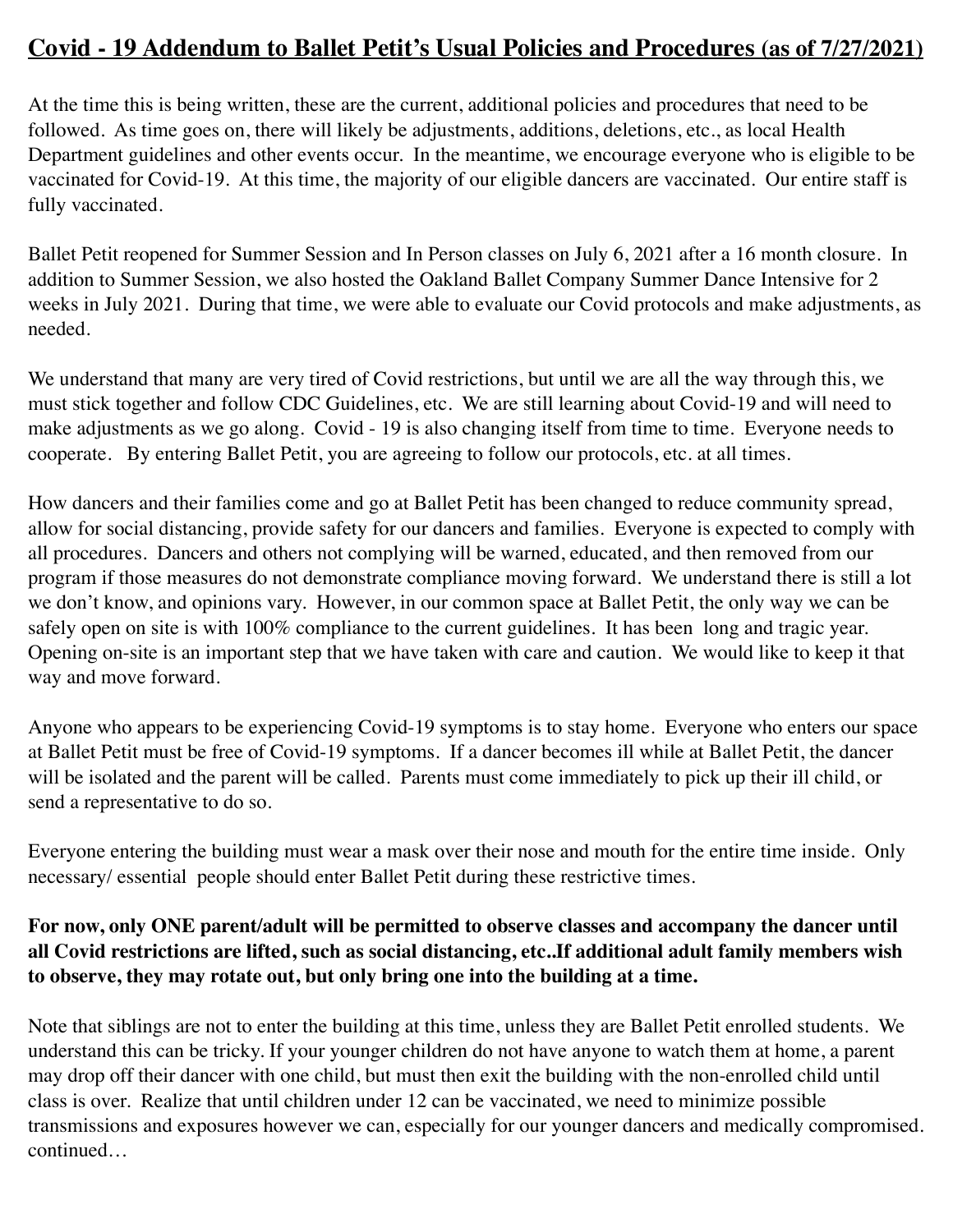…continued

Staff will take the temperature of dancers as they enter the studios for classes. Dancers will wait, socially distanced, in the designated spaces outside of the studios.

Dressing Rooms are currently closed. Once we reopen them, they are to be used quickly,. Even when that happens, dancers may not hang out in the dressing Rooms until Covid eases further. Our gender neutral rest rooms need to be used for toilet needs, not dressing.

Dancers are encouraged to bring their own filled water bottles. The water fountains have been disabled, per County guidelines. They will be turned back on at a later date, when it is deemed safe by County Health professionals.

Dancers must wear masks covering their nose and mouth at all times while in class and in the building. Staff will always wear masks on site. Some usually closed doors may be opened during classes for ventilation and hands free use, but do not indicate that people may enter or exit through them.

### **Ballet Petit now has REME HALO LED Surface and Air Purifiers installed in all 8 HV/AC units throughout the building to help keep our air safe and clean.**

Staff and older dancers will wipe down ballet barres and common surfaces with disinfectant wipes after classes as groups change. This make take 5 minutes off the end and / or beginning of classes.

Each ballet studio has had the floor and barres marked off for social distancing in classes. In Studios B, C, and D, additional portables have been provided for smaller / younger dancers. Dancers will utilize these spacing protocols to maintain safe spaces between them and staff during all classes. Ballet classes will be modified to exclude close contact and certain movements that would increase exposure.

**These are the protocols at the moment they were written and printed. They will change. Additional Covid protocols, adjustments, etc. will be emailed to families via the BP Parent Email List. You are required to stay informed.** 

*Note that you signed at the bottom of the Dancer Registration form to Acknowledge Receipt and Agreement with Ballet Petit Covid Protocols. It is your responsibility to stay informed as we make decisions to loosen or tighten our Covid protocols. The above information was as of July 27, 2021. Ballet Petit cannot be expected to predict how the pandemic will proceed. Everyone is expected to make adjustments as we need and to act responsibly for the greater good. Luckily, this should not be a problem for our wonderful Ballet Petit community.*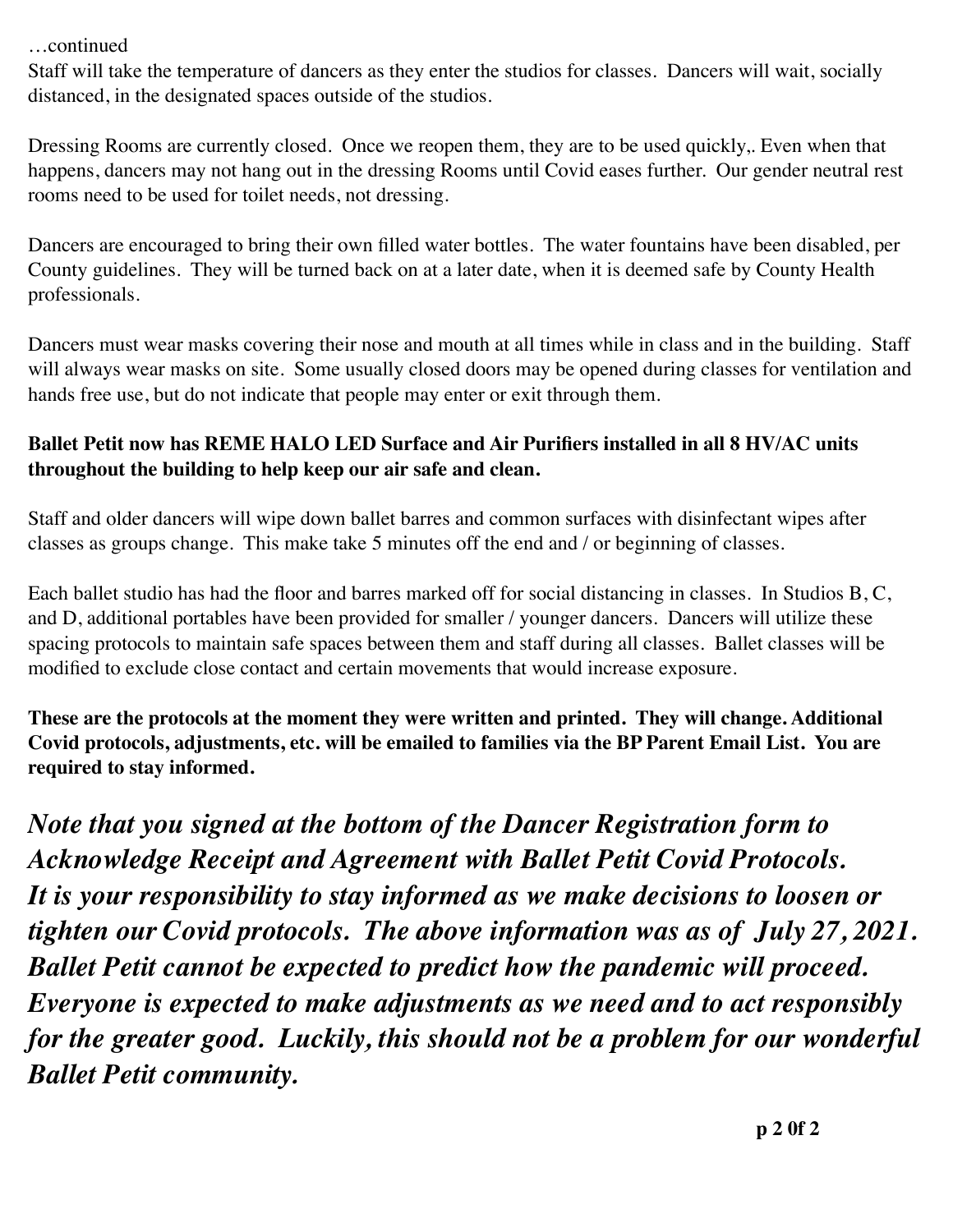

# **Schedule of Ballet Petit's Fall / Nutcracker Session Classes Classes Schedule for September 7- December 12, 2022**

|               |                        | Check off the class(es) for (Dancer's Name | Level          | <b>Pointe Level</b>                                                             |                      |
|---------------|------------------------|--------------------------------------------|----------------|---------------------------------------------------------------------------------|----------------------|
|               |                        | <b>Classes for Our Youngest Dancers</b>    |                |                                                                                 |                      |
| <u>Beg.</u>   |                        | - (Recommended ages 4-6 years old)         |                |                                                                                 |                      |
|               | Wednesdays<br>Saturday | $6:30 - 7:15$<br>11:30-12:15               | B1<br>B1       | Miss Emily<br>Miss Leah                                                         | Studio C<br>Studio B |
|               |                        |                                            |                |                                                                                 |                      |
|               |                        |                                            |                | At Beginning 2/ and age 7, dancers are encouraged to attend 2 classes per week. |                      |
|               |                        | Beg. 2 (Recommended ages 5.5-7 years old)  |                |                                                                                 |                      |
|               | Mondays                | $5:00 - 5:45$                              | B <sub>2</sub> | Miss Patience                                                                   | Studio B             |
|               | Wednesdays             | 5:45-6:30                                  | B <sub>2</sub> | Miss Emily                                                                      | Studio C             |
|               | Thursdays              | 5:45-6:30                                  | B <sub>2</sub> | Miss Patience                                                                   | Studio B             |
|               | $\Box$ Saturdays       | 12:15-1:00                                 | <b>B2</b>      | Miss Leah                                                                       | Studio B             |
| <b>Beg. 3</b> |                        | (Recommended ages 7-9 years old)           |                |                                                                                 |                      |
|               | Mondays                | $5:45-6:45$                                | B <sub>3</sub> | Miss Patience                                                                   | Studio B             |

# *More Classes for Our Dancers as They Progress and Grow…*

| Beg. |                   | (Recommended ages 9 - 16 years old) |                                                                                                             |                      |          |
|------|-------------------|-------------------------------------|-------------------------------------------------------------------------------------------------------------|----------------------|----------|
|      | Mondays           | 5:00-6:00                           | B4                                                                                                          | Miss Peggy           | Studio A |
|      | Tuesdays          | $6:45 - 7:45$                       | B4                                                                                                          | <b>Miss Patience</b> | Studio C |
|      | $\perp$ Thursdays | $8:00 - 9:00$                       | B4                                                                                                          | Miss Diana           | Studio D |
|      | $\Box$ Saturdays  | 10:30-11:30                         | B4                                                                                                          | Miss Leah            | Studio B |
|      |                   |                                     |                                                                                                             |                      |          |
|      |                   |                                     | Trans Int - Dancers in this level MUST attend both of these classes. Pre-pte is by invitation.              |                      |          |
|      | ⊿ Mondays         | $6:45 - 8:00*$                      | Trans Int                                                                                                   | Miss Patience        | Studio C |
|      | *with Pre-Pte     | $8:00 - 8:30$                       | Trans. Int. only                                                                                            | Miss Patience        | Studio C |
|      | $\Box$ Thursdays  | 4:15-5:30                           | Trans. Int                                                                                                  | Miss Diana           | Studio D |
|      |                   |                                     | Note: Transition Int dancers who cannot attend both of these classes will choose 1 B4 for their second day. |                      |          |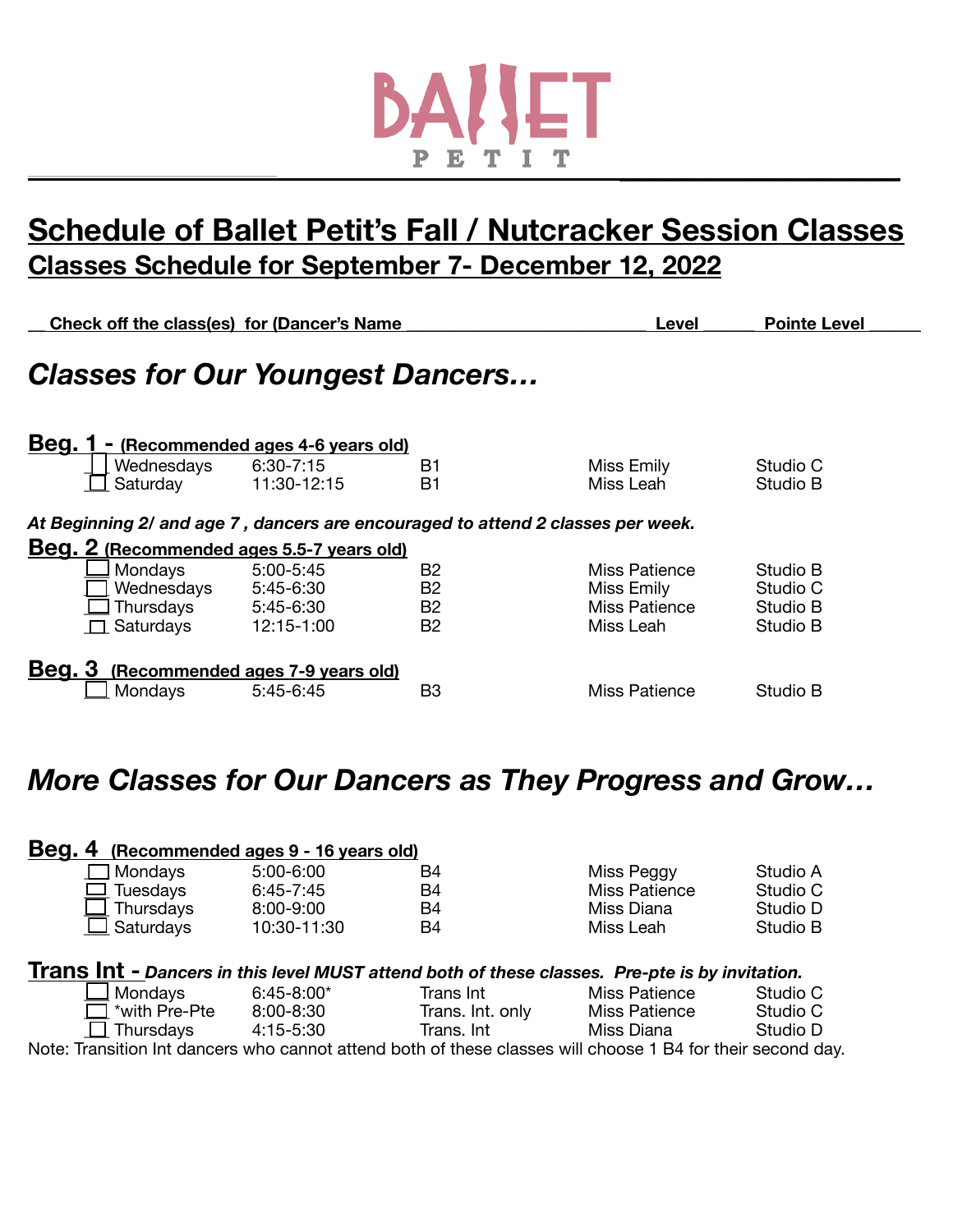# *Classes for Our Dancers with Experience and Training…*

*At Intermediate 1, dancers are required to attend classes a minimum of 2 days per week. At Intermediate 2, dancers are required to attend 2 days per week, plus 2 regular classes on one of those days. This does not include pointe classes.* 

**Pointe Classes - Dancers must always attend a regular class before their Pointe Class. It is recommended that dancers in Pointe 1B and above take Pointe Classes more than once per week. ALL dancers need to take a "Pointe Class" in addition to classes that include Pointe instruction embedded in them.** 

| Tuesdays<br><b>Tuesdays</b><br>Thursdays<br>Thursdays<br>Saturdays<br>Saturdays | $5:45 - 6:30$<br>$8:00 - 8:45$<br>$5:30-6:00$<br>5:30-6:00<br>1:00-1:45<br>1:00-1:30 | Pointe 2A, 2B<br>Pointe 3, 2B (w/perm) Miss Patience<br>Pointe 1A<br>Pointe 1B<br>Pointe 2A, 2B<br>Pointe 1B | Miss Patience<br>Miss Peggy<br>Miss Diana<br><b>Miss Patience</b><br>Miss Leah            | Studio A<br>Studio A<br>Studio A<br>Studio D<br>Studio A<br>Studio B |
|---------------------------------------------------------------------------------|--------------------------------------------------------------------------------------|--------------------------------------------------------------------------------------------------------------|-------------------------------------------------------------------------------------------|----------------------------------------------------------------------|
| Int. 1, 2, 3<br>Mondays<br>Tuesdays<br>Thursdays<br>Thursdays<br>Saturdays      | 7:30-8:45<br>4:30-5:45<br>4:15-5:30<br>8:00-9:15<br>11:45-1:00                       | Int. $1,2$<br>Int. $1,2$<br>Int. $1,2$<br>Int. $2,3$<br>Int. 1,2,3                                           | Miss Peggy<br><b>Miss Patience</b><br>Miss Peggy<br><b>Miss Patience</b><br>Miss Patience | Studio A<br>Studio A<br>Studio A<br>Studio A<br>Studio A             |

# *Classes for Our Most Experienced Dancers…*

*At Transition Advanced, dancers are required to attend classes a minimum of 3 days per week. As at Int. 2, these dancers are required to attend classes a minimum of 3 classes per week, plus 2 regular classes on one of those days. This does not include pointe. For TUITION calculation purposes, classes marked \* count as 2 classes, as they are over 105 minutes and regularly include pointe integrated within the class.* 

### **Int. 3- Adv**

| Mondays         | 6. |
|-----------------|----|
| <b>Tuesdays</b> | 6: |
| Wednesdays      | 7: |
| Thursdays       | 6: |
| Thursdays       | 8: |
| Saturdays       | 11 |

\_\_\_ Mondays 6:00-7:30 Int 3- Adv Miss Peggy Studio A \_\_\_ Tuesdays 6:30-8:00 Int. 3- Adv. Miss Nicole Studio A Int. 3- Adv w Pointe Miss Emily<br>Tr. Adv- Adv w Pointe Miss Peggy and Studio A oo-8:00\* Tr. Adv- Adv w Pointe Miss Peggy Studio A<br>-00-9:15 Int. 2. 3 Miss Patience Studio A \_\_\_ Thursdays 8:00-9:15 Int. 2, 3 Miss Patience Studio A  $0:00-11:45^*$  Trans Adv-Adv

# *And Our Adult Class(es) for Our Lifelong Learners…*

### **ADULT BALLET / MULTI-LEVEL**

\_\_\_ Thursdays 6:30-7:45 Adult Multi-Level Miss Patience Studio C

\$15 per class See the Adult Division Registration form for additional information 7.27.21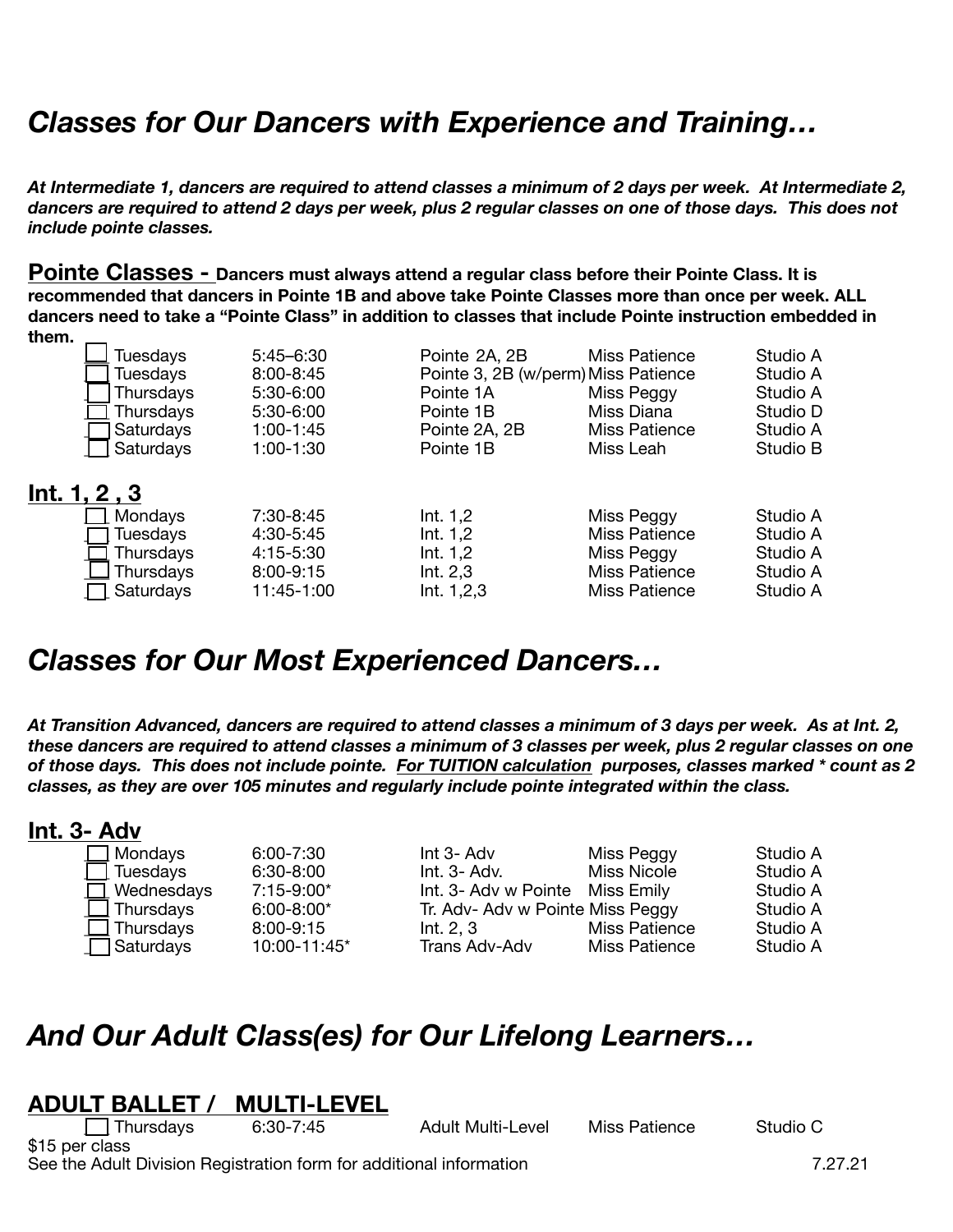# *TUITION RATES, BASIC CALENDAR, and COMMUNICATIONS*



**Ballet training is more than taking classes and performing on stage. Communicating with our BP parent community is very important. Our parents are an essential part of our program. Miss Peggy utilizes our Ballet Petit Parent email list / group to send out important information such as production rehearsal etiquette matters, parent collective effort opportunities, rehearsal times, ticket sale info, emergency notifications, etc. This is NOT a parent chat list. Emails go between you and Miss Peggy (Me), ONLY. I promise you, I do not share your email addresses, and only I can send the emails out. Please be sure to read your BP parent emails and notify us if you drop off the list somehow. It happens form time to time, and we don't know until you tell us.**

#### **TUITION RATES FOR Fall/ Nutcracker 2021 SESSION (4 MONTHS) TUITION PAYMENT RATES ARE AS FOLLOW BELOW There are TWO Tuition payments this session: #1 of 2 as you register and #2 of 2 by Oct. 15**

|                                                         | <b>1 CLASS</b><br><b>PER WEEK</b>             | <b>2 CLASSES</b><br><b>PER WEEK</b>                       | <b>3 CLASSES</b><br><b>PER WEEK</b>               | <b>4 CLASSES</b><br><b>PER WEEK</b>                                | <b>5 CLASSES</b><br><b>PER WEEK</b> | <b>UNLIMITED</b><br><b>CLASSES</b>                 |
|---------------------------------------------------------|-----------------------------------------------|-----------------------------------------------------------|---------------------------------------------------|--------------------------------------------------------------------|-------------------------------------|----------------------------------------------------|
| Due With Reg.                                           | \$175                                         | \$340                                                     | \$500                                             | \$600                                                              | \$675                               | \$725                                              |
| <b>And Due Again</b><br>on or before<br>Oct. 15         | \$175                                         | \$340                                                     | \$500                                             | \$600                                                              | \$675                               | \$725                                              |
| Or pay both<br>installments<br><b>Now</b>               | \$350                                         | \$640                                                     | \$1000                                            | \$1200                                                             | \$1350                              | \$1450                                             |
| <b>BP</b> Parent<br>Collective<br><b>Effort Program</b> | \$200 per<br>family.<br>Please read<br>across | each family is<br>required to<br>collaborate 10<br>hours: | 6 hours Studio/<br>pre-production<br>verified AND | 4 hours theatre/<br>production<br>weekend verfied<br>on log sheets | $$200$ is then<br>shredded          | OR OPT OUT and<br>we will deposit<br>this fee now. |
| <b>Private</b><br>Lessons                               | 60 minutes<br>\$80<br>(1DANCER)               | 90 minutes<br>\$120<br>(1 DANCER)                         | semi- priv.<br>$$95($ \$80+15)<br>$(+1$ DANCER)   | small priv.<br>$$105 ($80+25)$<br>$(+2)$                           | payment due<br>at each lesson       | arranged<br>mutually                               |

**Academic Year 2021-22 (SEPTEMBER 2021- AUGUST 2022)** 

| <b>DATES</b>                            | <b>Description</b>                                                      |  | <b>DATES</b>                | <b>Description</b>                                             |  |  |
|-----------------------------------------|-------------------------------------------------------------------------|--|-----------------------------|----------------------------------------------------------------|--|--|
| Tues.,<br>9/7/21                        | Fall / Nutcracker Session 2021 starts                                   |  | Tues.,<br>1/4/2022          | Winter / Spring Session Starts                                 |  |  |
| Wed., 9/15                              | End Regular Registration                                                |  | Mon., 1/17                  | Dr MLK Day Observed/ No Classes                                |  |  |
| Thurs.,<br>$9/16 - 30$                  | Late Nutcracker Registration (\$15 extra)                               |  | Fri., 2/18-<br>Mon., 2/21   | Presidents' Day Weekend Observed/<br>No Classes                |  |  |
| Fri., 10/15                             | Tuition $#2$ of 2 is due by now                                         |  | Thurs., 4/14-<br>Sun., 4/24 | Spring Break Closure/ No Classes                               |  |  |
| Fri., 11/12                             | Veteran's Day Observed/ No Classes                                      |  | <b>TBA in 2022</b>          | Spring Concert Weekend/Cast in<br>Theatre / No Classes on site |  |  |
| Wed.,<br>$11/24 -$<br>Sun., 11/28       | Thanksgiving Holiday Closure<br>Winter / Spring Reg will open next week |  | Fri., 5/27-<br>Mon., 5/30   | Memorial Day Weekend/ No Classes                               |  |  |
| Thurs.,<br>12/2-Sat.,<br>12/4           | Nutcracker Weekend/ Cast in Theatre /<br>No Classes on site             |  | Sun., 6/12                  | Winter / Spring Session Ends                                   |  |  |
| Sat., 12/11                             | Nutcracker Cast Party at Ballet Petit after<br>classes                  |  | Tues., 7/5                  | Summer Session 2022 starts                                     |  |  |
| Sun.,<br>$12/12-$<br>Tues.,<br>1/4/2022 | <b>Winter Break Closure</b>                                             |  | TUES.,<br>9/6/22            | Fall / Nutcracker Session 2022 Starts                          |  |  |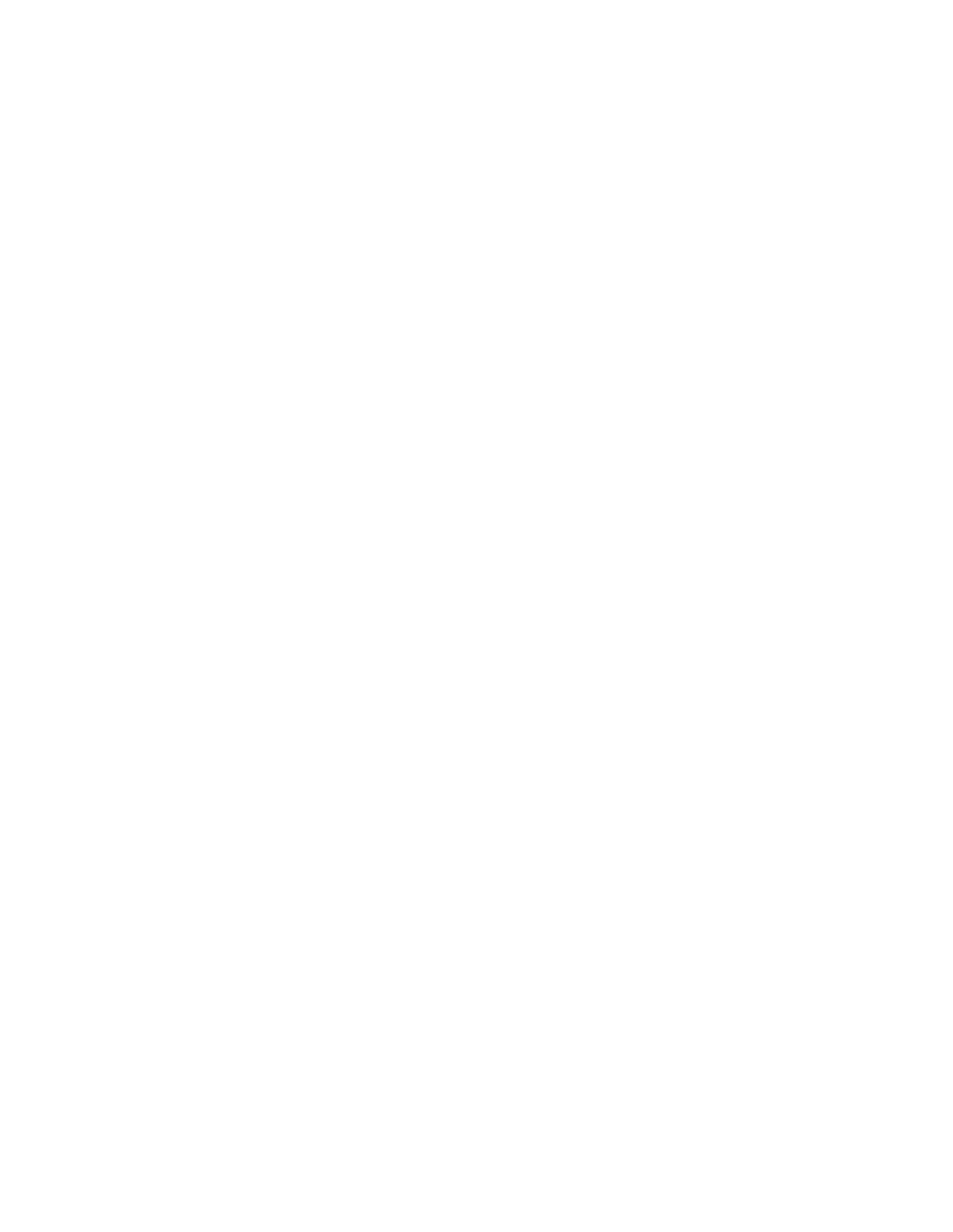### **Ballet Petit's 43rd Anniversary Nutcracker Participation Agreement**

Ballet Petit is so happy to be performing its 41st anniversary Nutcracker this season. We are thrilled that you are here to join us at this momentous time. We encourage you to become involved in the production so that we all can benefit from our collective experiences. Please read carefully to be sure you have made your choices and have everything included BEFORE you submit your packet. Incomplete packets cannot be processed as each component is dependent on others.

### In order to perform in Ballet Petit's production of The Nutcracker, all dancers must:

Submit their completed registration packet no later than September 15. (Late Class Reg is possible 9/16-30 for an extra \$15) Class registration is possible after 9/30, but Nutcracker participation is NOT. Casting will be posted in early October. Note: All fees (except BPPCEP) are non-refundable and non-transferable once paid. This includes Production Fees as decisions are made as each dancer is processed. Packets are to be submitted only once they are complete (i.e. forms AND fees).

### **Indicate Your Performance Choices Below (due with registration)**

#### FOR DANCERS of ALL LEVELS:

**Yes, My DANCER** will perform in Ballet Petit's The Nutcracker on Saturday 12/4 at 2 p.m. and 7 p.m.  $1.$ 

All dancers perform in all shows.

 $\sqrt{NO, My DANCER}$  will not perform in The Nutcracker this year. I understand I cannot be added to the cast  $OR$ after submitting this form unless I include a \$15 Change Fee no later than 9/15. If approved 9/16-30, Changed / Late Nutcracker Registration incurs a change fee and a late fee, so I must include (\$15+\$15=\$30) both by 9/30. Changes and Late registrations affect our casting process and progress. This policy will allow for both parents and the school to include these dancers 9/16-30.

2. PARENT SIGNATURE of ALL NUTCRACKER PARTICIPANTS: I understand that each family is responsible for the 10 hours as outlined in the Ballet Petit Parents Collective Effort Program. Once my participation is verified post-production, I understand that my deposit will be shredded. I also may OPT OUT, not participate in the BPPCEP, and my \$200 check will be deposited.

#### 3. Your Complete Fall / Nutcracker Participant Registration for ALL Dancers includes:

| no later than Oct. 15) or FULL Tuition (payment of<br>Completed Dancer Nutcracker Participation Agreement<br>Tuition $#1$ and $#2)$<br>4. Additionally, IF this dancer is performing, at registration time, Nutcracker Participation also Requires:<br>Signed Acceptance of BP Parent Collective Effort Agreement<br>Payment of Nutcracker Production Fee |  |
|-----------------------------------------------------------------------------------------------------------------------------------------------------------------------------------------------------------------------------------------------------------------------------------------------------------------------------------------------------------|--|
|                                                                                                                                                                                                                                                                                                                                                           |  |
|                                                                                                                                                                                                                                                                                                                                                           |  |
| <b>Completed Dancer Registration Form</b><br>Payment of Annual Registration Fee<br>Completed Class Schedule in dancer's assigned level<br>Payment of EITHER Tuition #1 of 2 (#2 of 2 is due                                                                                                                                                               |  |

**OPT OUT SIGNATURE \_\_\_\_\_\_\_\_\_\_\_\_\_\_\_\_\_\_\_\_\_\_\_\_\_\_\_\_\_\_\_\_\_\_\_\_\_\_\_\_\_**

**Today's Date \_\_\_\_\_\_\_\_\_\_\_\_\_\_\_\_\_\_\_\_\_\_\_\_\_\_\_\_\_\_\_\_\_**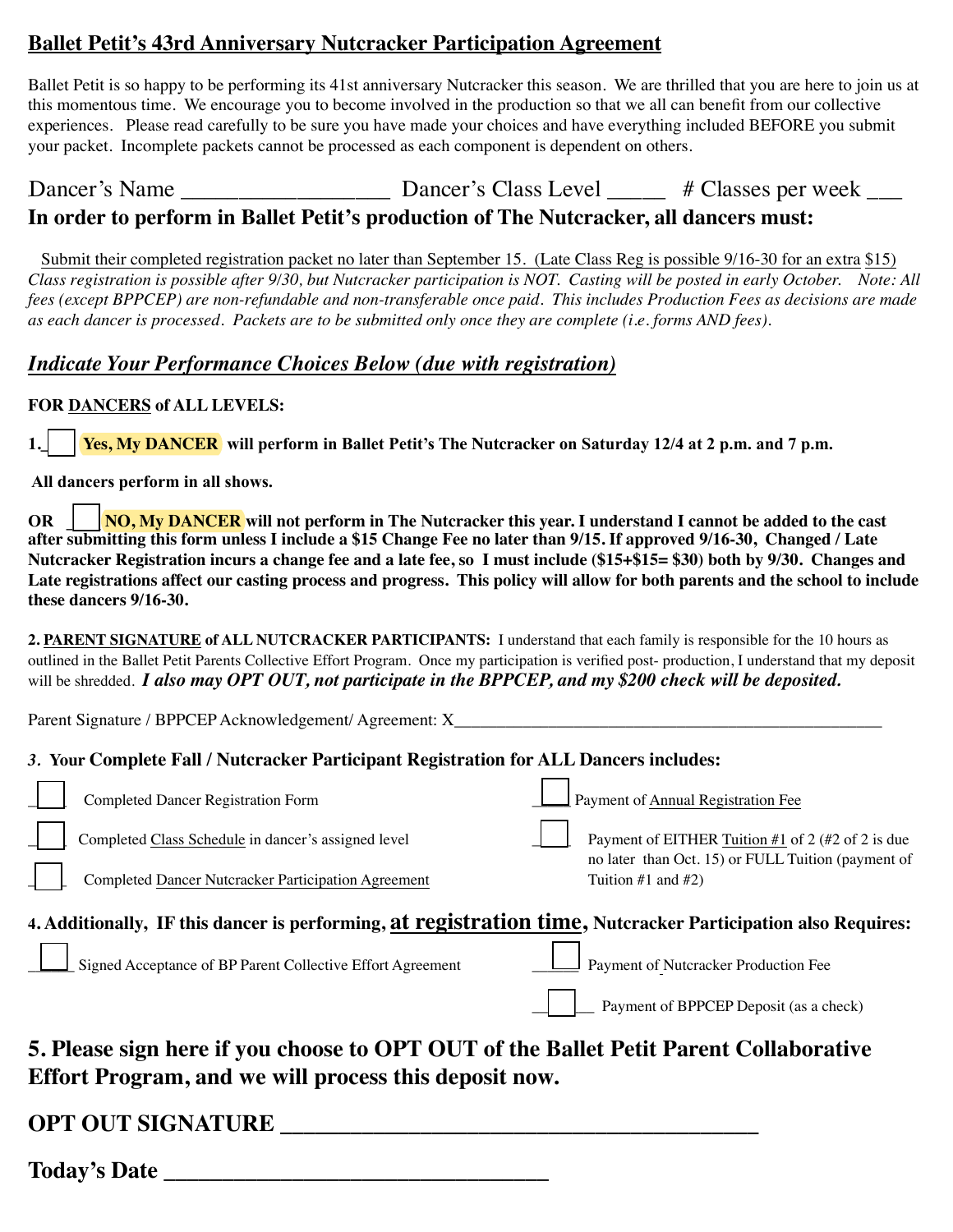### **Ballet Petit's Parent Collective Effort Program (BPPCEP) Overview Nutcracker 2021**

**Dear BP Parents, We / they need you! We deeply appreciate your support of your child's performance experience. Many earlier collaborations have brought us to where we are today. Your effort will collectively make many important things happen this season. Additional people will be brought into the theatre to see your dancer perform in our wonderful production. Dancers and audience members will enjoy beautiful and lavish costumes, sets, and a full stage production, a value far greater than the ticket prices. Together, you will help us together bring the wonders of classical ballet to more members of the community. Here is some information about how we will be building on the legacy of what has come before us, and how we will move forward. Thank you for joining our efforts for our dancers!!** 

It is required that each family of Ballet Petit dancers performing in our show becomes involved in the behind the scenes aspects of our production. We understand that everyone's time, talent, needs, and circumstances are unique and different. For this reason, we offer options. *You may join our collaboration, or OPT OUT of participation for the price of the deposit / fee.* 

A Collective Effort Program Deposit of *\$200, in the form of a check,* is required at registration to participate in each BP Nutcracker Production. This is to guarantee a *minimum of 10 hours per family* be dedicated to supporting Ballet Petit's various Collective Effort needs. Those who choose to waive their support by Opting Out may do so and will have their BPPCEP deposit check processed soon after registration.

Miss Peggy will send out emails as needs arise. You may also email her to suggest or offer suggestions of activities. Sign Up Genius, an app, will be used for some activities. Other activities are on-going and will appear in real time. Please remember that it is your responsibility to stay informed and choose how to fulfill your hours. Don't wait until the last minute, as options may become limited for your needs.

#### **Some General Ways to support Ballet Petit's Parent Collaborative Effort Program (BPPCEP):**

**Pre-Production:** *6 hours minimum are required for Studio/ before performance weekends.* Here are some ideas for you to consider as you plan ahead. Keep an eye out for requests, emails, notices, etc of projects to do.

Leafletting 2-3 School Sites butting Fabric Leafletting Local Businesses<br>
Gaining Program Sponsorships<br>
Gaining Program Sponsorships<br>
Assisting witl Community Outreach Community Outreach Community Outreach Community Outreach Community Outreach Community Outreach Community Outreach Community Outreach Community Outreach Community Outreach Community Ou Photocopying for Ballet Petit Media Outreach Costume Cleaning Organize Community Group Field Trips<br>
Ticket Sales Help<br>
Ticket Sales Help Ticket Sales Help<br>
Prop Creation<br>
Performance Program Publishing<br>
Prop Refurbishment/ Painting Performance Program Publishing

**Moving Crew: COMPLITE: COMPLITE: COMPLITE: Other: Other:** Loading / Unloading to and from Chabot **Boutique Prep and Studio Presale help** 

#### **Marketing: Varied Costume and Prop Assistance:**

Assisting with Costume Fittings<br>
Headpiece Creation Packing and Unpacking

**Production Weekend:** *4 hours minimum are required over Theatre/performance weekends.* Here are some ideas for you to consider as you plan ahead.

**Backstage Supervision and Assistance: Audience Assistance:** 

Backstage Performance Supervision **Backstage Performance Ushering** Backstage Performance Security *Backstage Performance Security*  **Refreshment Help / Clean Up** Quick Change Crew **Boutique Sales Contract Contract Contract Contract Contract Contract Contract Contract Contract Contract Contract Contract Contract Contract Contract Contract Contract Contract Contract Contract Contra** Packing and Unpacking

Volunteer Coordination **being the Cookies and Cases of Water Donation** 

**The week after the performances, you will need to submit your Log Sheet. Once your BPPCEP Hours have been validated, your deposit will be shredded. This will happen asap, by the beginning of the next session for Nutcracker and by the end of the session for Spring Concert. OR…If you choose to Opt Out, just let us know** 

**and your deposit / fee will be processed now. THANK YOU!!!!**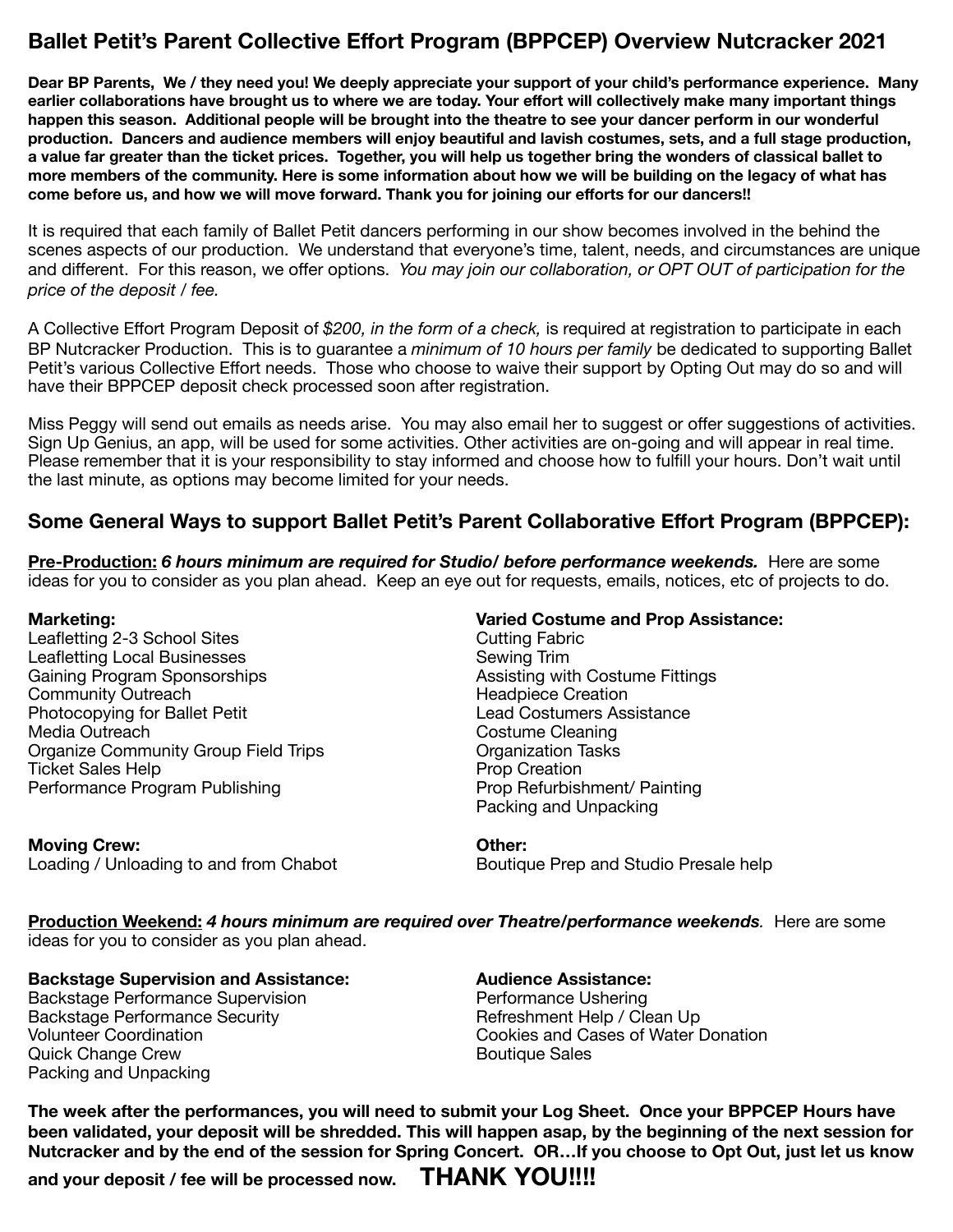# *Thank You for Dancing at Ballet Petit!*

#### **BILLING SHEET for Family Name(s)**

for Dancer



**Email of Parent Responsible for Account:\_\_\_\_\_\_\_\_\_\_\_\_\_\_\_\_\_\_\_\_\_\_\_\_\_\_\_\_\_ Best Phone Number for Parent Responsible for Account:** ( )

| Dancer #1's Name                                                                     |                                                                                                       | <b>Level</b>                        |                                                                                                                                                                                                                                                                                                                            |
|--------------------------------------------------------------------------------------|-------------------------------------------------------------------------------------------------------|-------------------------------------|----------------------------------------------------------------------------------------------------------------------------------------------------------------------------------------------------------------------------------------------------------------------------------------------------------------------------|
| Tuition #1 of 2<br>payments<br>Due with Reg                                          | $\frac{1}{2}$                                                                                         | Tuition #2 of 2<br>is due 10/15     | Remember to drop off payment $#2$ no later than 10/15 to<br>avoid the \$15 late fee.<br>Or you may pay $# 2$ of 2 now.                                                                                                                                                                                                     |
| <b>Annual Reg. Fee</b>                                                               | \$35                                                                                                  | Annual fee                          | Registration Fee is due each school year                                                                                                                                                                                                                                                                                   |
| <b>Production Fee</b><br>Regular and<br><b>Premium Package</b><br>(additional \$20)  | \$185 (Includes video<br>access code to<br>download)<br>+\$20 (additional USB<br>drive of perf video) | Participation                       | Nutcracker Production Fee for Dec. 4, 2021 shows.<br>Package includes use of BP costumes for shows,<br>related performance process fees, video access<br>codes of performance. Premium package (+\$20)<br>includes a USB of the performance.                                                                               |
| <b>BP Parent</b><br><b>Collective Effort</b><br>Program<br>Deposit / Fee<br>(BPPCEP) | \$200 as a check, per<br>family, towards<br>Collective Effort 10<br>Hours Per Family<br>Requirement.  | See BPPCEP<br>sheet for<br>details. | Each Family of performing dancers is required to<br>join our Collective Effort Program by assisting 6<br>hours at studio /pre-production and 4 hours<br><b>Nutcracker weekend.</b> \$200 will be returned when<br>goal is verified, post prod. Families may Opt Out<br>(for \$200) in lieu of participating in our BPPCEP. |

|                                             | Dancer #2's Name (Sibling of #1)                         |                                 | Level                                                                                                                    |
|---------------------------------------------|----------------------------------------------------------|---------------------------------|--------------------------------------------------------------------------------------------------------------------------|
| Tuition #1 of 2<br>payments<br>Due with Reg | $\mathbb{S}^*$<br>tess 20% discount<br>for this sibling) | Tuition #2 of 2<br>is due 10/15 | Remember to drop off payment $#2$ no later than<br>10/15 to avoid the \$15 Late payment fee.<br>Or you may pay $#2$ now. |
| <b>Annual Reg.Fee</b>                       |                                                          | \$35   Annual Fee               | Registration Fee is due each school year                                                                                 |
| <b>Production Fee</b>                       |                                                          | $$135$ Participation            | Nutcracker Production Fee for Dec. 4, 2021. Fee is<br>discounted for siblings.                                           |

|                                             | Dancer #3's Name (Sibling of #1 and 2)                     | <b>Level</b> Production of the set of the set of the set of the set of the set of the set of the set of the set of th |                                                                                                                          |
|---------------------------------------------|------------------------------------------------------------|-----------------------------------------------------------------------------------------------------------------------|--------------------------------------------------------------------------------------------------------------------------|
| Tuition #1 of 2<br>payments<br>Due with Reg | $\mathbb{S}^*$<br>(*less 20% discount for<br>this sibling) | Tuition #2 of 2<br>is due 10/15                                                                                       | Remember to drop off payment $#2$ no later than<br>10/15 to avoid the \$15 Late payment fee.<br>Or you may pay $#2$ now. |
| <b>Annual Reg. Fee</b>                      | waived for 3rd sibling                                     | Annual Fee                                                                                                            | Registration Fee is due each year for Dancers#1 and 2.                                                                   |
| <b>Production Fee</b>                       | \$135                                                      | Participation                                                                                                         | Nutcracker Production Fee for Dec.4, 2021. Fee is<br>discounted for siblings.                                            |

**FEES DUE AT REGISTRATION (Late and Change Fees will apply if paid after registration): TUITION, REGISTRATION, PRODUCTION, and COLLECTIVE EFFORT DEP. (as a check)**  Due and Enclosed Now: \$\_\_\_\_\_\_\_\_\_\_\_\_ (#1 payment of 2 tuition payments is required with **registration.)** Please remember that Tuition Payment #2 is due by 10/15 \$ **All fees (Tuition, Registration, Production) are Non-Refundable and Non-Transferable to other fees due. FORMS MUST ALWAYS ACCOMPANY FEES. FEES MUST ALWAYS ACCOMPANY FORMS. COLLECTIVE EFFORT DEPOSIT CHECKS WILL BE SHREDDED UPON HOURS VERIFICATION PLEASE PICK UP A REMINDER CARD LISTING TUITION DUE DATES, IF NEEDED.**